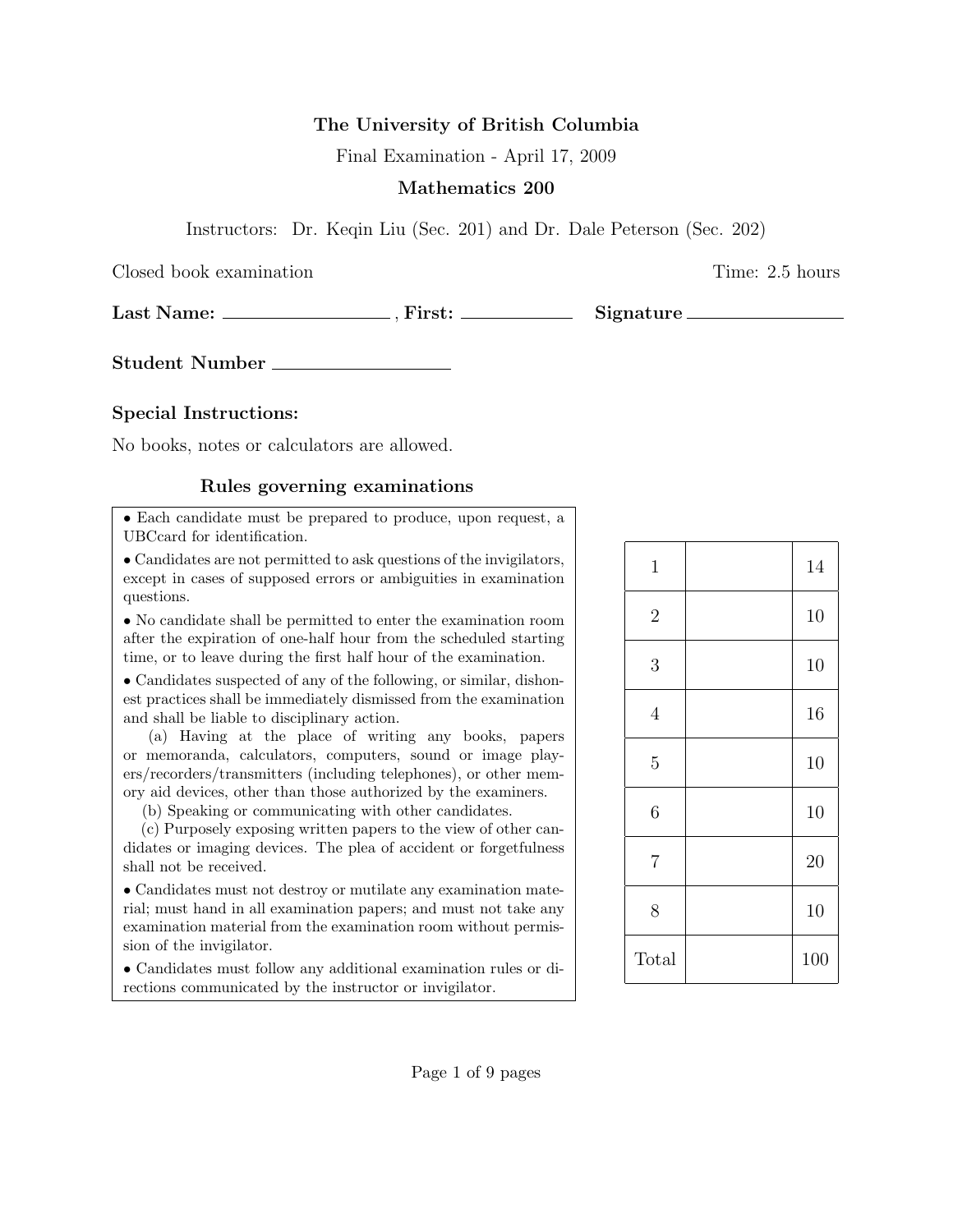[14] **1.** Let 
$$
f(x,y) = \frac{x^2y}{x^4 + 2y^2}
$$
.

(i) Find the tangent plane to the surface  $z = f(x, y)$  at the point  $\left(-1, 1, \frac{1}{2}\right)$ 3  $\setminus$ .

(ii) Find an approximate value for  $f(-0.9, 1.1)$ .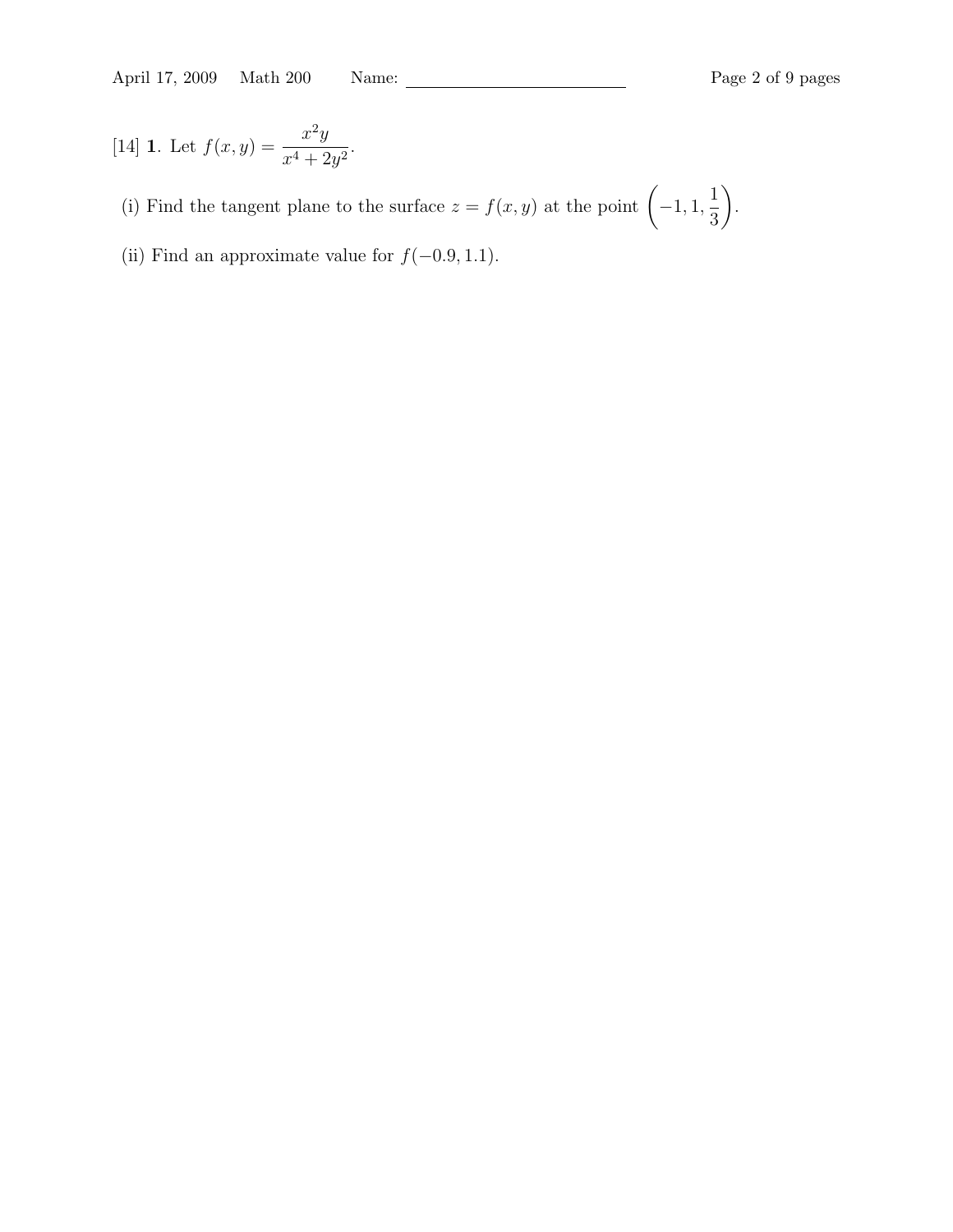[10] 2. Let  $f(x)$  and  $g(x)$  be two functions of x satisfying  $f''(7) = -2$  and  $g''(-4) = -1$ . If  $z = h(s, t) = f(2s + 3t) + g(s - 6t)$  is a function of s and t, find the value of  $\frac{\partial^2 z}{\partial t^2}$  $rac{\partial^2 z}{\partial t^2}$  when  $s = 2$ and  $t = 1$ .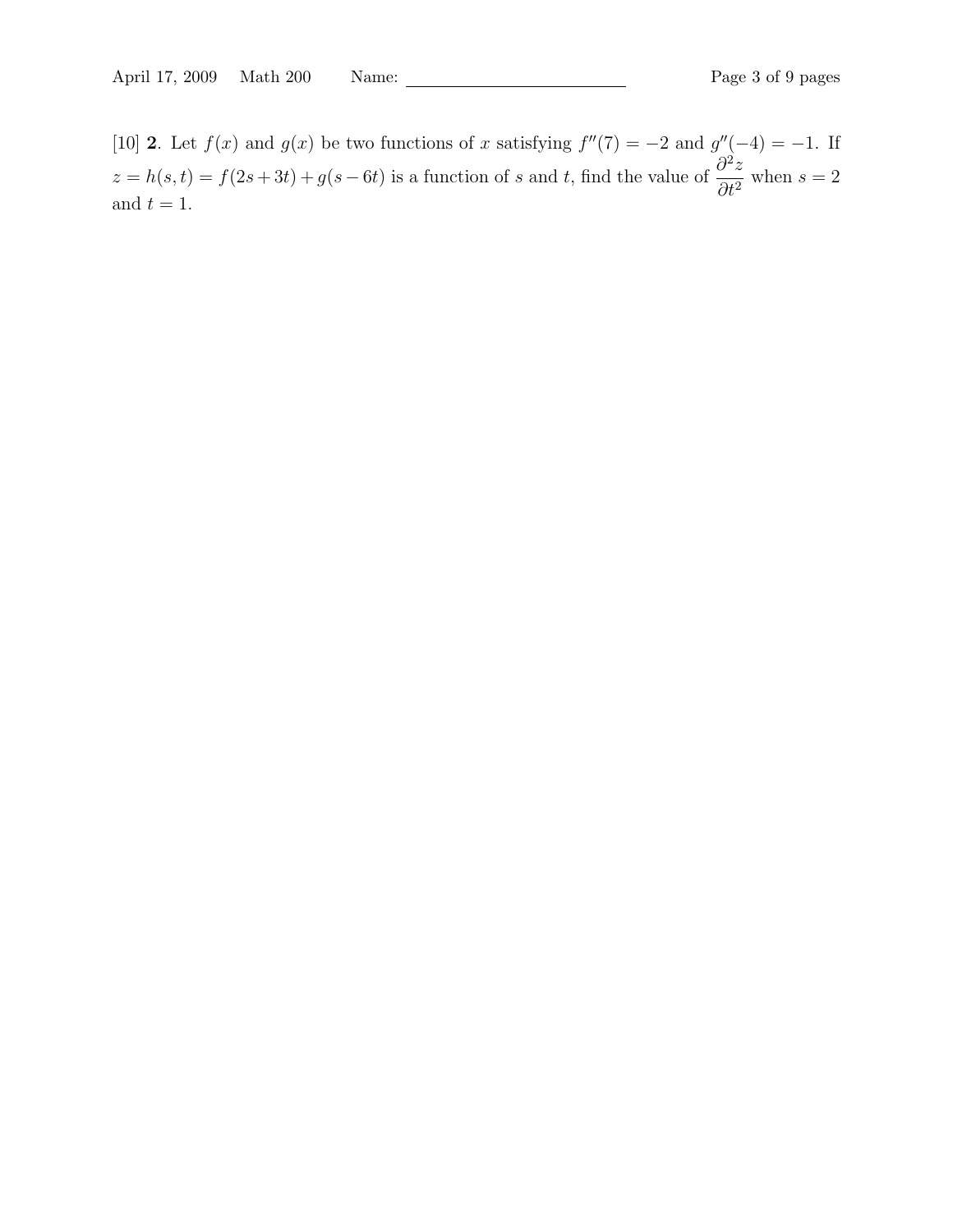- [10] **3**. Let  $f(x, y) = 2x^2 + 3xy + y^2$  be a function of x and y.
- (i) Find the maximum rate of change of  $f(x, y)$  at the point P  $\sqrt{ }$  $1, -\frac{4}{5}$ 3  $\setminus$ .
- (ii) Find the directions in which the directional derivative of  $f(x, y)$  at the point P  $\sqrt{ }$  $1, -\frac{4}{5}$ 3  $\setminus$ has the value  $\frac{1}{5}$ 5 .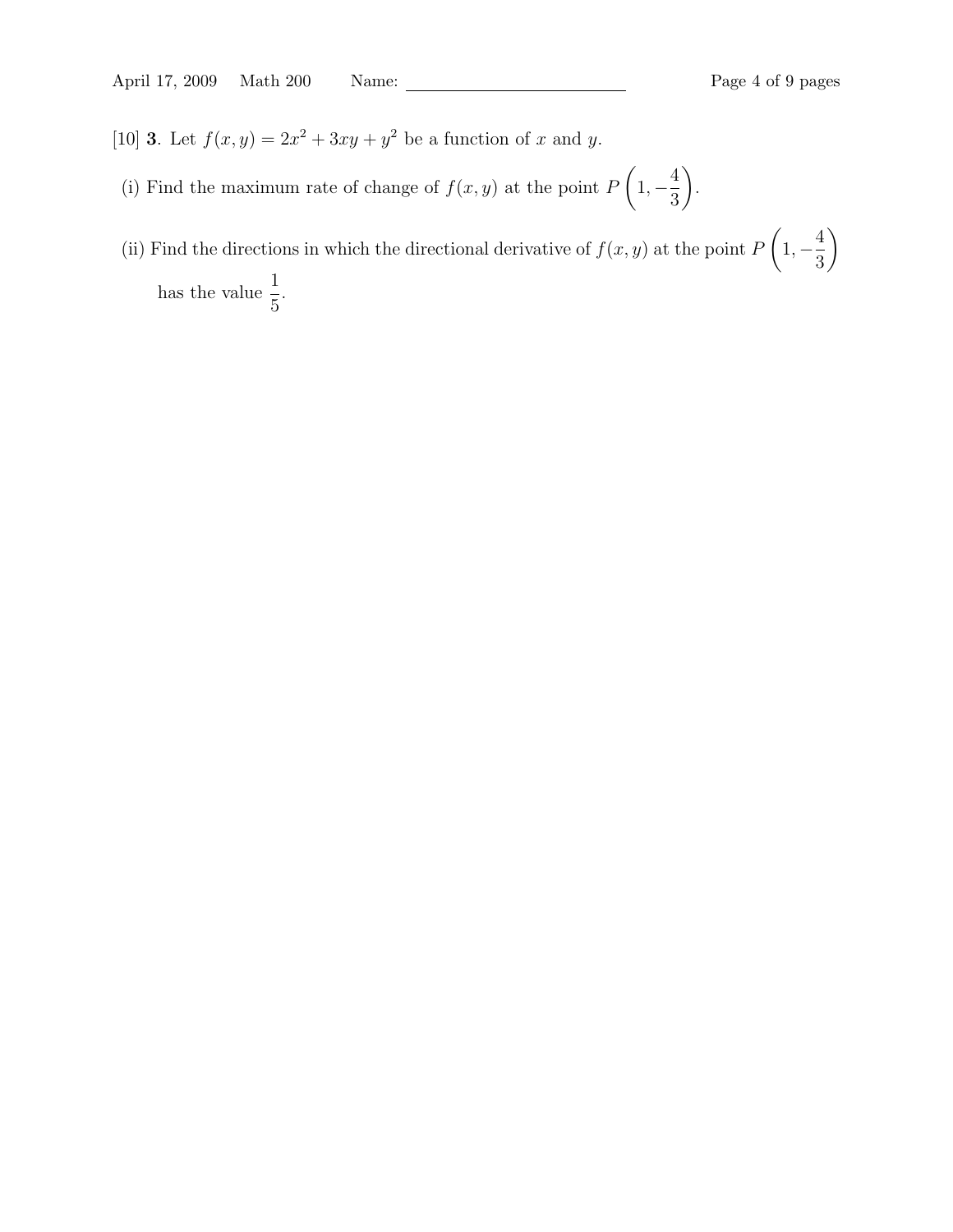[16] 4. Use Lagrange multipliers to find the maximum and minimum values of the function  $f(x, y, z) = x^2 + y^2 - \frac{1}{29}$ 20  $z<sup>2</sup>$  on the curve of intersection of the plane  $x + 2y + z = 10$  and the paraboloid  $x^2 + y^2 - z = 0$ .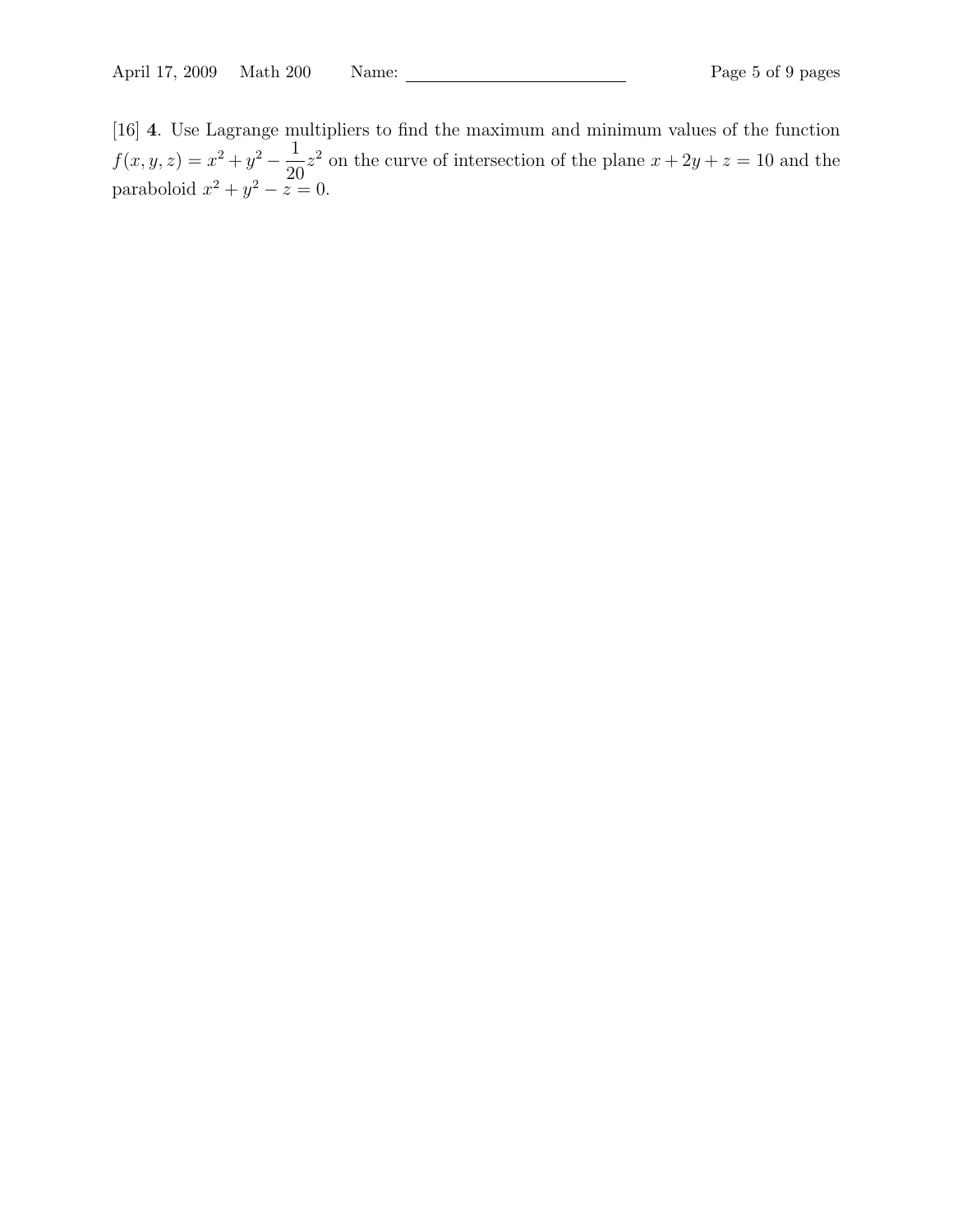[10] **5**. Let *I* be the double integral of the function  $f(x, y) = y^2 \sin xy$  over the triangle with vertices  $(0, 0)$ ,  $(0, 1)$  and  $(1, 1)$  in the xy-plane.

- (i) Write  $I$  as an iterated integral in two different ways. [5 pts]
- (ii) Evaluate I. [5 pts]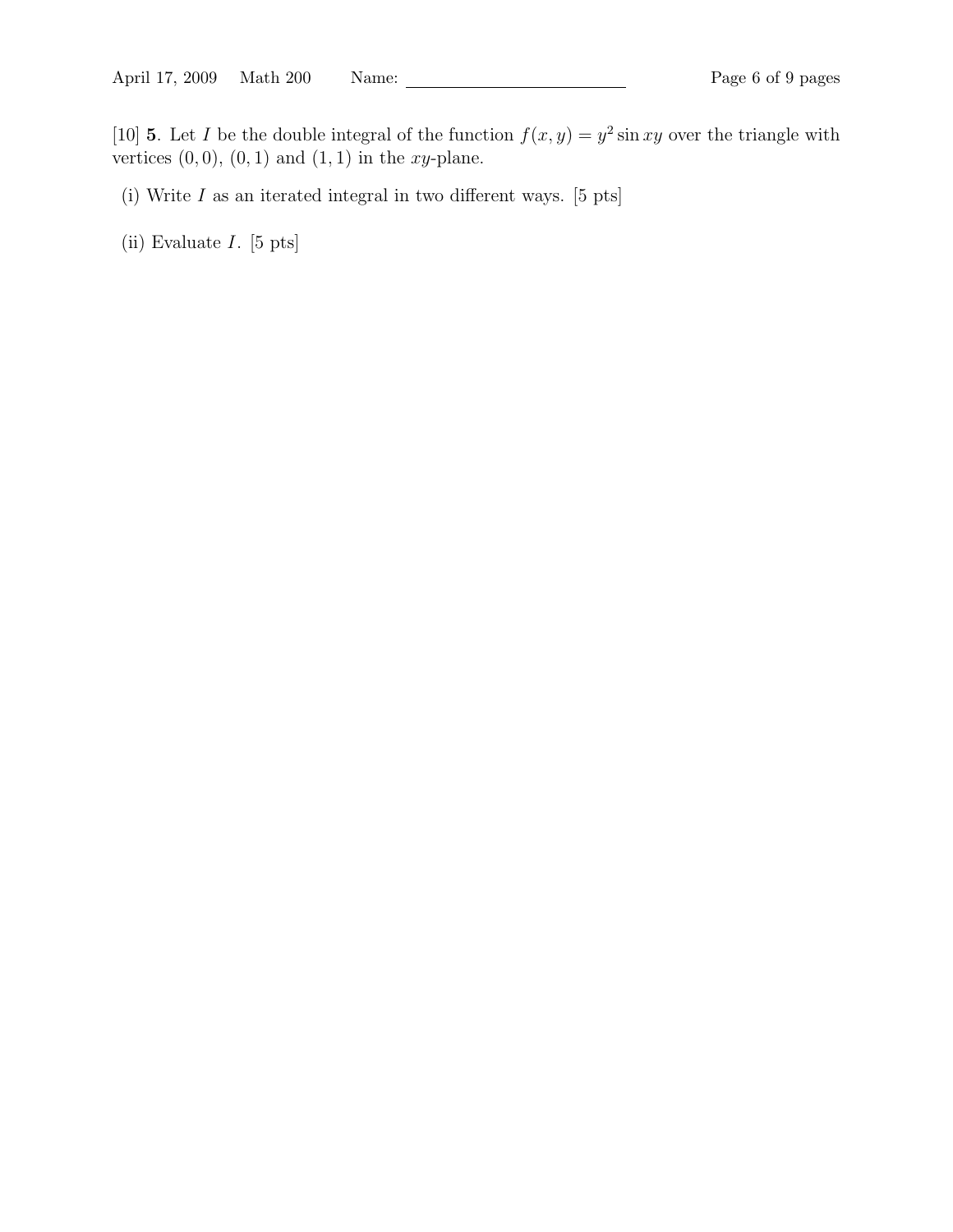April 17, 2009 Math 200 Name: Page 7 of 9 pages

[10] **6.** Evaluate 
$$
\iint_{\mathbb{R}^2} \frac{1}{(1+x^2+y^2)^2} dA.
$$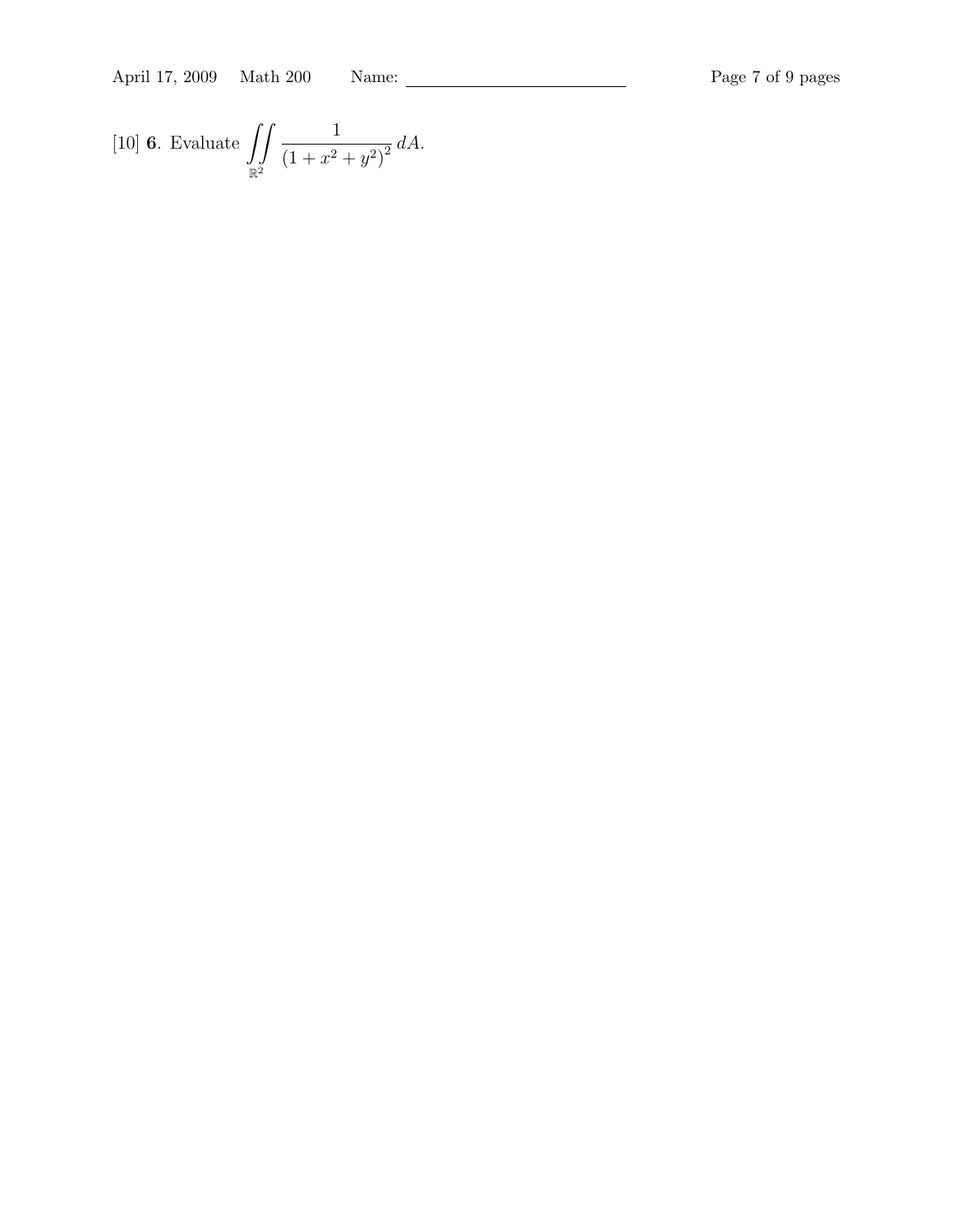[20] **7**. A solid is bounded below by the cone  $z = \sqrt{x^2 + y^2}$  and above by the sphere  $x^2 + y^2 + z^2 = 2$ . It has density  $\rho(x, y, z) = x^2 + y^2$ .

- (i) Express the mass M of the solid as a triple integral, with limits, in cylindrical coordinates. [5 pts]
- (ii) Same as (i) but in spherical coordinates. [5 pts]
- (iii) Evaluate  $M$ . [10 pts]